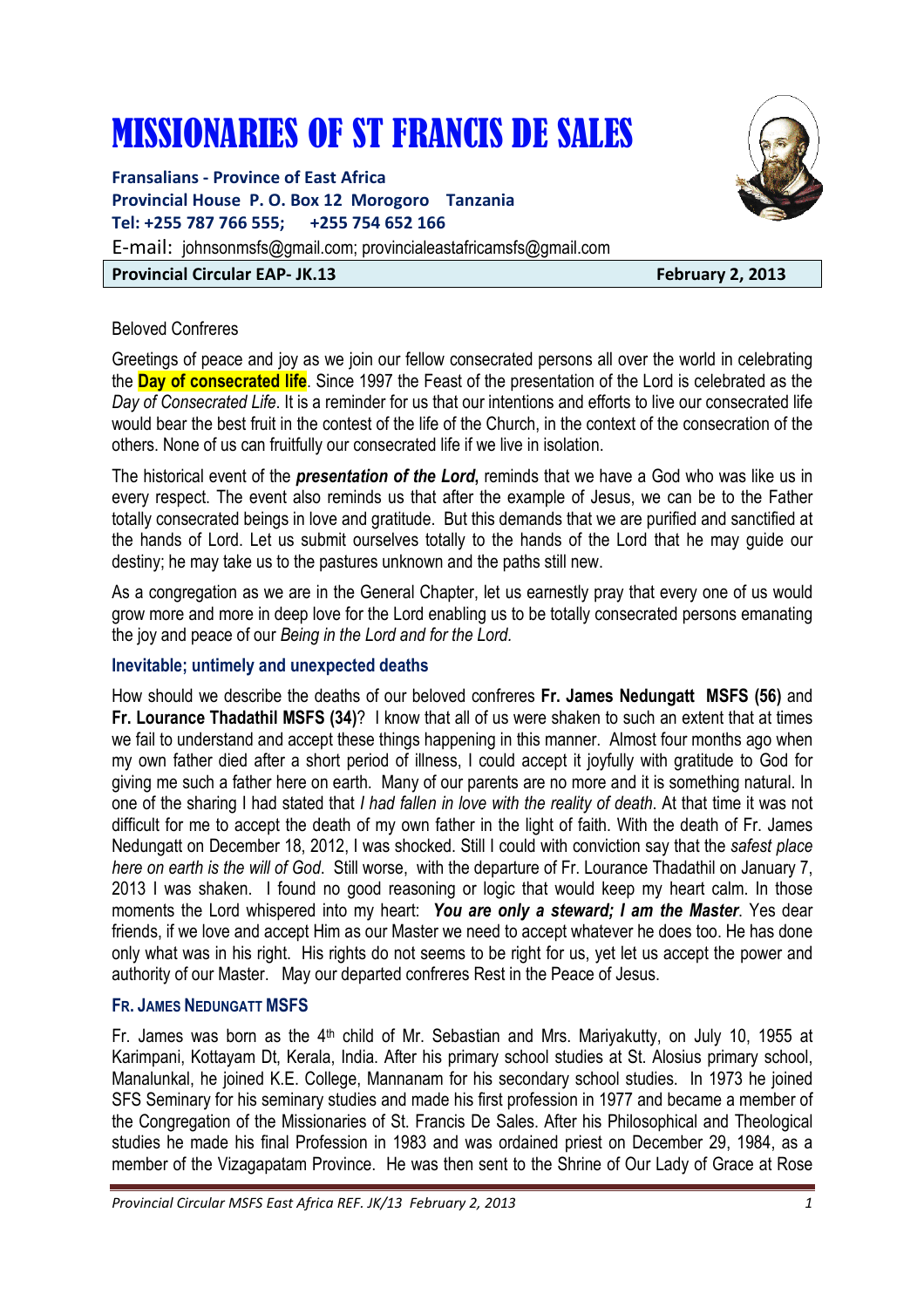Hill, Vizag as an assistant in 1985. Later in the same year, he was appointed to the Thanuku Mission in Andhra Pradesh as assistant Parish Priest. He was also assisting in St. Mary's Church Govindapuram, Andhra. From 1986 to 1990 He served the Penugonda Mission as assistant and from 1990 to 1993 he worked as parish priest of SFS Church at Chinna Waltair, Vizagapatam. In 1993 he was appointed as Parish priest of Sacred heart Church, Soldierpet, Vizagapatam. From 1998 to 2000 he served the Shabad Mission Hyderabad as Parish Priest.

In the year 2000 he was sent to the East African Mission and later became a member of the Province of East Africa, of the Missionaries of St. Francis De Sales. He served the East Africa Mission till his death, first in Lububu, Tabora, Tanzania. Later he worked as the staff of MSFS MINOR Seminary at Morogoro, in Tanzania. Then he was sent to Angamaly, in Kerala as the Superior of the Mission house of East Africa Province. He worked six years in this capacity. After that on September 16, 2012, he returned to East Africa and was appointed as Parish Priest of Chera Mission in Kenya. It was here that he became sick and was taken to Nairobi, in Kenya for better treatment. After the medical investigations there showed symptoms of Leukemia, On December 12, he was rushed to India was admitted at Amala Cancer Institute, Trichur, India, where he was tested and confirmed as having Acute Leukemia and on December 16 he was taken to Lake Shore Hospital in Ernakulum for further investigation and observation. On December 18, 2012 at 01.30 hours (IST) he was called to Eternal rest.

The moral remains of Fr. James were brought to SFS Bhavan Angamaly on December 20 at 6.30 am. Hundreds of people came there to pay him homage and to pray for him. There were also large number of priests and sisters for he was very much known in all the parishes and retreat centers around because of his ministry. Later the body was taken to SFS Seminary Ettumanoor where he was laid to rest. As the provincial I officiated the Eucharistic Celebration accompanied by more than 50 priests. The funeral service was conducted by His Lordship Jacob Murikan the Auxiliary Bishop of Pala.

If I am to write to about Fr. James Nedungatt, I can enumerate many things that are worthy of a true religious and priest. There are many good qualities in him that are worth learning and imbibing. Here, with the presumed permission of Fr. Johnson Pathiyil may I attach what he has prepared about Fr. James Nedungatt. My personal experiences too do not differ.

# *From the sharing of Fr. Johnson Pathiyil MSFS on Fr. James Nedungatt MSFS*

*My acquaintance with Fr. James Nedungatt began in 2001 in Kola Hills Morogoro. But before that in 1992-1993 he used to come to our Novitiate in Visakhapatnam for hearing confession of the Novices. But I had not personal contact with him at that time.* 

*But it is from 2001 that I came to know him better. He stayed with the Fransalian Community Kola while he was doing his Swahili language course in Lutheran Junior seminary. At that time I was in my final year theology in Salvatorian seminary.* 

*I admired him for his eagerness to learn the language and the enthusiasm he showed to celebrate Holy Mass in Swahili even when he was not very thorough with the Swahili Language. It was indeed an inspiration for me. When he goes to the village for Mass he used to take the scholastics and make them translate what he was preaching. In short he never found excuses for not preaching the Word but each chance he took up as an opportunity to improve his language skill and to preach to the people.* 

*After the course Fr. James was appointed in Lububu Parish as assistant parish priest with Fr. Sunny Vettickal the then Parish Priest. After my ordination I was appointed Asst. parish priest in Lububu Parish. So we met again in Lububu. We were five priests and one regent in the community of Lububu at the time I joined in the year 2001.*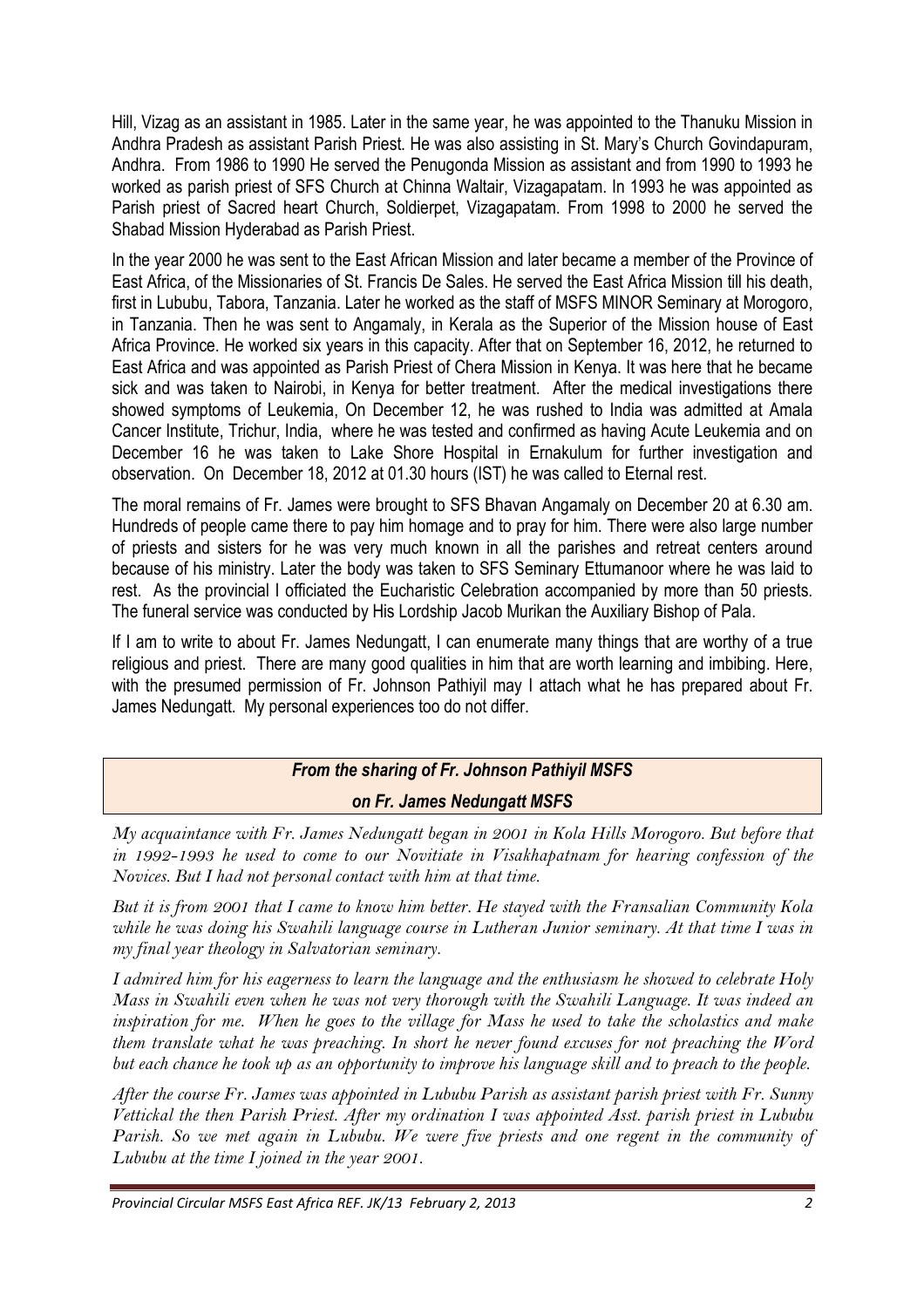*Fr. James was a strict person not only to others but much more than that he was strict to himself. He never missed his personal prayer. Even the preparation of the Sunday sermons he used to do it in front of the Eucharistic Lord in the Tabernacle.* 

*In 2002 Bukene Parish was bifurcated from Lububu Parish. Fr. Sunny Vettickal became the Parish priest of Bukene and Fr. James Nedungatt was appointed priest in charge of Lububu parish. By the middle of 2002 only Fr. James and I remained in the parish. Al the rest was transferred to different mission.* 

*Fr. James was a man with rich in missionary experience as he had served as parish priest in many missions in Andhrapradhesh India.* 

*I learned to be a missionary through Fr. James Nedungatt. In the evenings we used to sit and share lot of things. He used to share with me all his past missionary experiences both bitter and pleasant. I was more a listener to him and I enjoyed listening to his stories. A man who underwent lot of painful experiences in life but those experiences could never put him down.* 

*In the parish he was fully committed to his duties. Be it rainy season, be it summer season nothing would prevent him from going to far away villages. There were days he came back home limping due to the fall from the motorbike on the way to the villages. And that was the missionary spirit of Fr. James. Later he began to visit the faithful in their homes. From morning till evening he used to walk around the village visiting the houses which are located in distant places. This was indeed a blessing for the people. And the people of Lububu still cherish him in their hearts for what he did to them.* 

*Fr. James never missed a chance to preach. Wherever he got a chance to preach he did so with full heart. He never celebrated Eucharist without breaking the Word to the faithful. He never celebrated mass without at least giving an introduction.* 

*He connected everything in life to the Word of God. And the Word of God was his reference point at every moment of his life. When I was transferred from Lububu as I went to say good bye to him he*  took the Bible and read out a passage for me from ACTS 2:17-18. After reading the passage he *interpreted it and told me "the Lord is going to make use of you, the Holy Spirit will be working in you…" And then he prayed over me and sent me off. The effect of that blessing I could feel it although my mission in Mkuza parish and other mission places.* 

*Fr. James Nedungatt was a missionary who never thought about himself except for the mission entrusted to him. He was a man who was never attached to wealth or money but a faithful steward of what was entrusted to him. He is the most accountable person I have ever seen. He could eat anything provided to him. He had no complaint about food.* 

*Another inspiring thing in his life I found was his submissiveness to the authority. However young the superior is to him, Fr. James was obedient to the superior in all his missionary life. Even though* we find him expressing his dislike about the things but he would never defy the superior in whatever *way.* 

*Today Fr. James has left us with lot of precious memories to cherish. Let us imitate his missionary zeal, his enthusiasm to save the souls. Let us pray to the Lord that the good Lord may reward him with eternal life unending happiness in his heavenly Kingdom.* 

*May his soul rest in peace… Amen.*

*Fr. Johnson Pathiyil MSFS*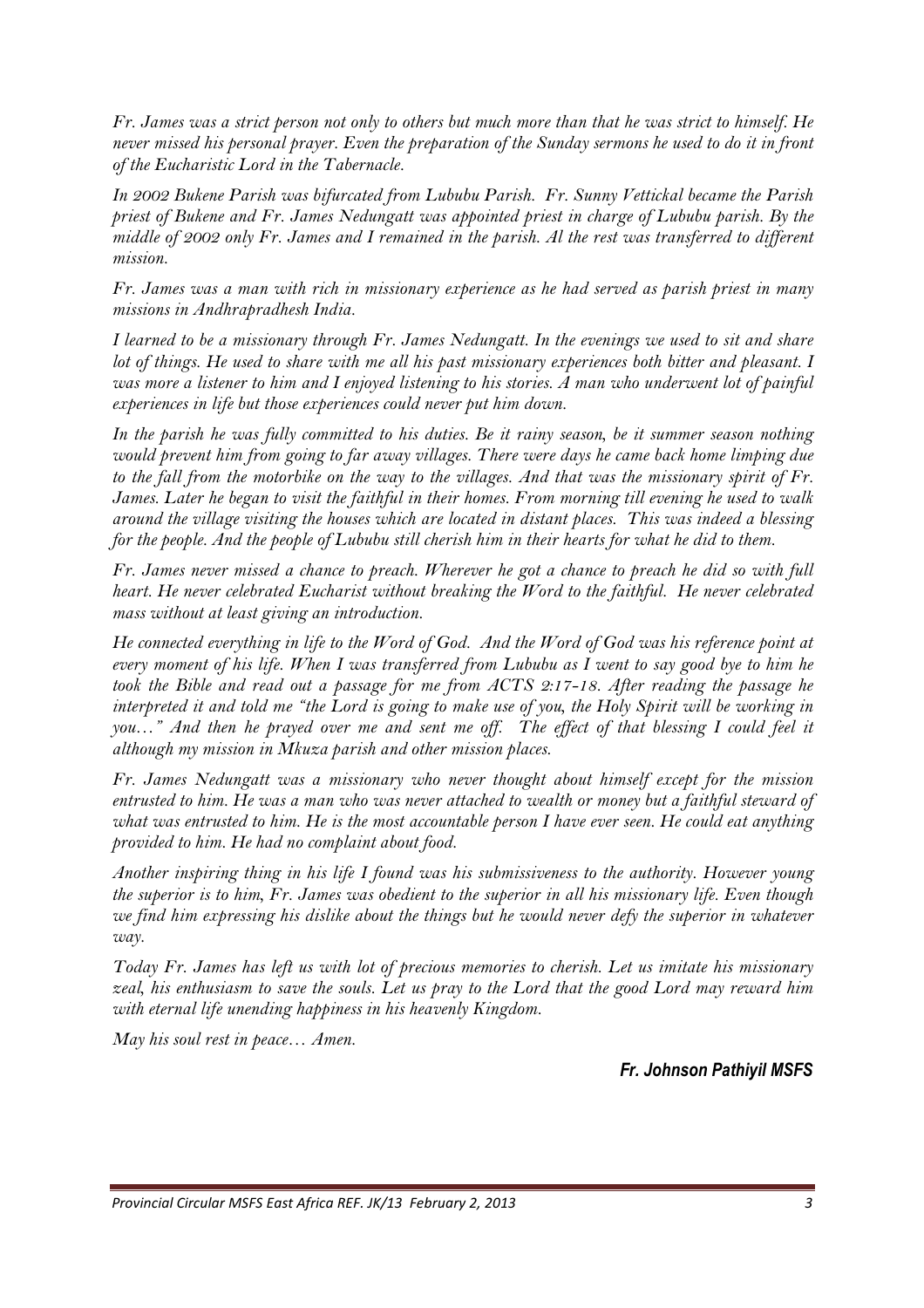# **FR. LOURANCE THADATHIL MSFS**

Fr. Lawrence Antony Thadathil was born on July 3, 1978 at Ayarkunnam, Kerala, India. He was the third child of Mr and Mrs Antony Thadathil. He joined the MSFS, for the province of East Africa in 1998, after completing his Pre Degree course at Baselius College, Kottayam. After a year of Candidacy at Prakash Bhavan, Mannarkad, he did his novitiate at Sannidhi, Mysore. He made his first religious profession on June 11, 2001. He completed his philosophical studies at Suvidya College, Bangalore in 2004 and came to Tanzania to do his regency.

He made his perpetual profession on August 30, 2008. He did his theological studies at Salvatorian Institute of Philosophy and Theology, Morogoro and was ordained a deacon on October 25, 2008 by the Bishop of Morogoro, Rev. Telesphore Mkude. He was ordained a priest on May 14, 2009 by the Archbishop of Changanacherry, Most Rev. Joseph Perumthottam. His first appointment was as the assistant parish priest of Lububu Parish, in the archdiocese of Tabora. He was appointed as the rector of the aspirancy house Ndagani, in 2011. He took charge as the Rector on July 5, 2011 and continued to serve in that position until the Lord called him to his eternal abode.

By nature Fr. Lourance had a weak heart – but fully functional. Even as a seminarian he was spared of the obligations to do physically exerting jobs. However he had no problem in participating in normal games, cycling etc. Later as a priest too he never mentioned about any physical difficulties in his ministry. However off late it seems he was often telling that he was getting tired. In such a situation in the context of our mission in East Africa one would think of Malaria or Typhoid.

But this time it was something very different. Medical reports stated Cardio Pulmonary Arrest as the cause of death. This arrest is presumed to be due to Pneumonia whose symptoms were in the lungs. Presumably the death took place in the morning hours on January 7, 2013.

The news of the demise of Fr. Lourance reached me in Europe without any delay as Fr. Sheejan telephoned to me. I could reach back to Kenya on January 10 morning hours. On January 11, there was the requiem Mass at 10.00 am (East African Time) in Fransalian Seminary Ndagani, Chuka, Meru, officiated by Most Rev. Salesius Mugambi Bishop of Catholic Diocese Meru. The mass was attend by hundreds – priests, religious, parishioners, university students, civil and political leaders who all with one mind and heart mourned the departure of our beloved brother Lourance.

Later the mortal remains of Fr. Lourance was transported to India. Due to the IT related errors from the part of the Airline the human remains was delayed by one day and the funeral was held on January 14 at SFS Seminary Ettumanoor. Prior to that the body was taken to his home parish Parampuzha and on the way back to his own home for a short time in order that the people could pay homage to him. As in the case of Fr. James, it was with much pain and sorrow I officiated the Holy Eucharist. His Lordship Joseph Perunthottam the Archbishop of Changanassery officiated the funeral service.

(It was the same bishop who ordained Fr. Lourance as a priest)

The personality of Fr. Lourance reminds of the New Testament character of Nathaniel – a man without guile. In many messages that I received, most of the confreres and friends described him as simple, unassuming, spiritual, loving and caring, committed and disciplined! What else a Fransalian priest needs to be? He was a man of cheerful availability and service. I appreciated in him the very dignified manner of dealing with people and situation. He had the heart of respect and true love for every human being.

Within the short span of his priestly ministry he touched the hearts of many. With the presumed permission from Fr. Thomas Kochalumchuvattil may I place for you in this circular the Tribute prepared by him for Fr. Lourance.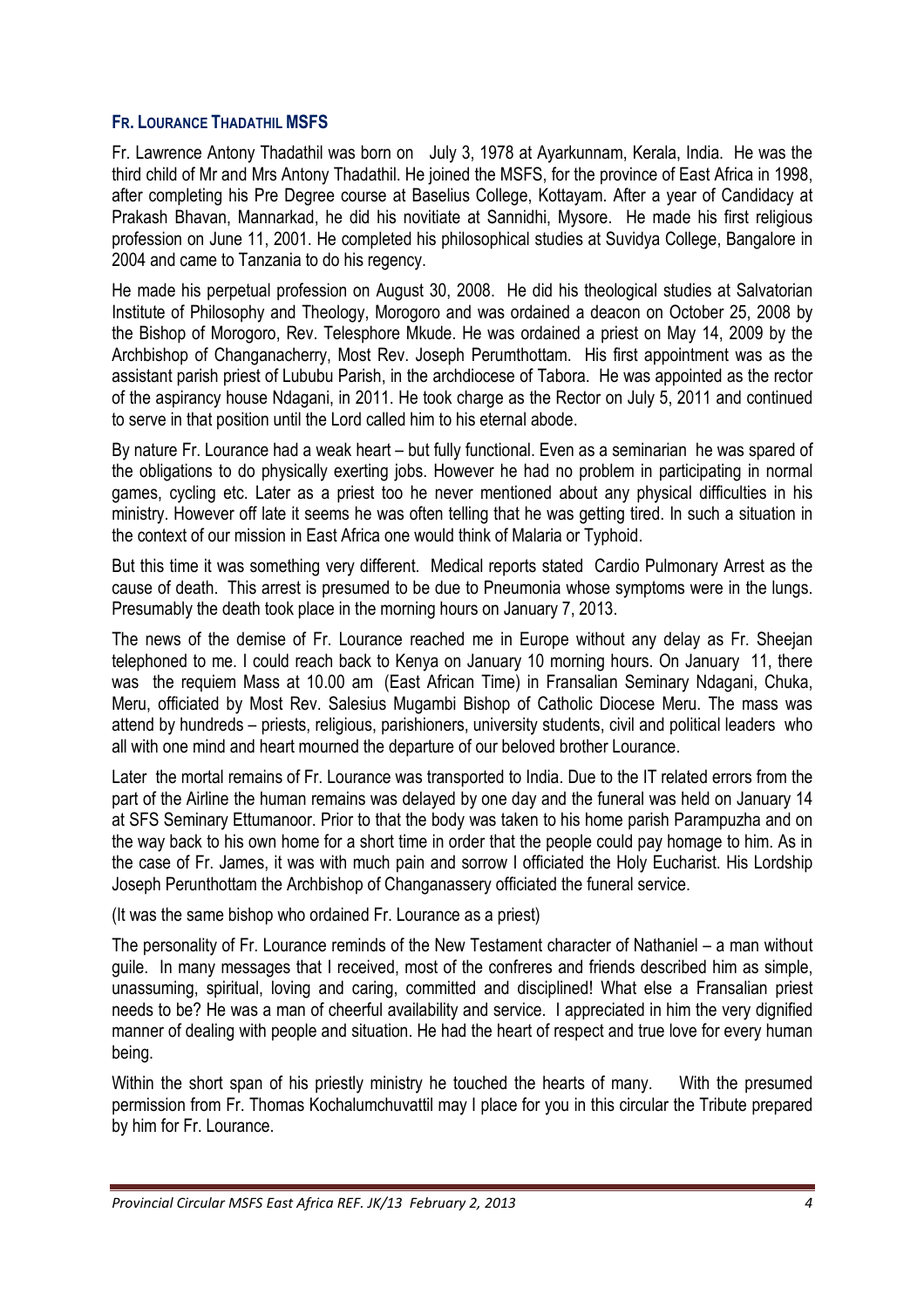# *From Fr. Thomas Kochalumchuvattil MSFS on Fr. Lourance Thadathil MSFS*

*Fr. Lourance as a person… Your heart was set in gold like a jewel rare Your heart was Love untold, beautiful and fair.* 

*As a Fransalian you were, always… Gentle, kind, generous, sweet, hand outstretched to reach, Sharing, caring, loving to meet helping to mold and to teach.* 

*As a Shepherd and Pastor… You saw Christ in the poor man's face children were angles true Serving them with smiling grace.* 

*As a Formator… Calmly, tirelessly, and oh ! so quietly duties you performed Zealously surrendering and humble to God's Will you conformed.* 

*As a brother and confrere … Your love was strong and gracious your goodness sincere Your friendship was precious to us, my dear* 

*How sudden was your departure, from all your friends on earth Into a glorious heavenly pasture To your heavenly reward* 

*May Jesus on you bestow Profound bliss in eternity As you shine with supernal glow Pray to Jesus and Mary for us all.* 

# *Fr. Thomas Kochalumchuvattil MSFS*

# **Notes of thanks and appreciation**

During the last 25 years MSFS in East Africa had never confronted the reality of the death of a confrere. Innumerable were the road accidents that we had; sometimes even sicknesses seemed to be fatal; many times we experienced the anguish of armed robbery. Yet the reality of death was spared from us. But now death has visited us with unpleasant surprises. In those moments of pain and sense of loss we were not left alone. As we thank God for giving us strength and sense of purpose in going through such situations, I must thank very specially all those who in many ways shred our concern.

#### *South West India Province*

Our sincere thanks to Fr. Abraham Vettuvelil MSFS the Provincial Superior of the South West India Province, Fr. Jose Maliekal MSFS the Superior of the MSFS Community at SFS Seminary Ettumanoor, other staff members, other MSFS Confreres around and the students of SFS who assisted us from A to Z in organizing both the funerals. I do really appreciate the collaborative and very understanding approach from every one at SFS Seminary Ettumanoor. In spite of the various inconveniences there was joyful acceptance of these very demanding tasks of organizing the funeral.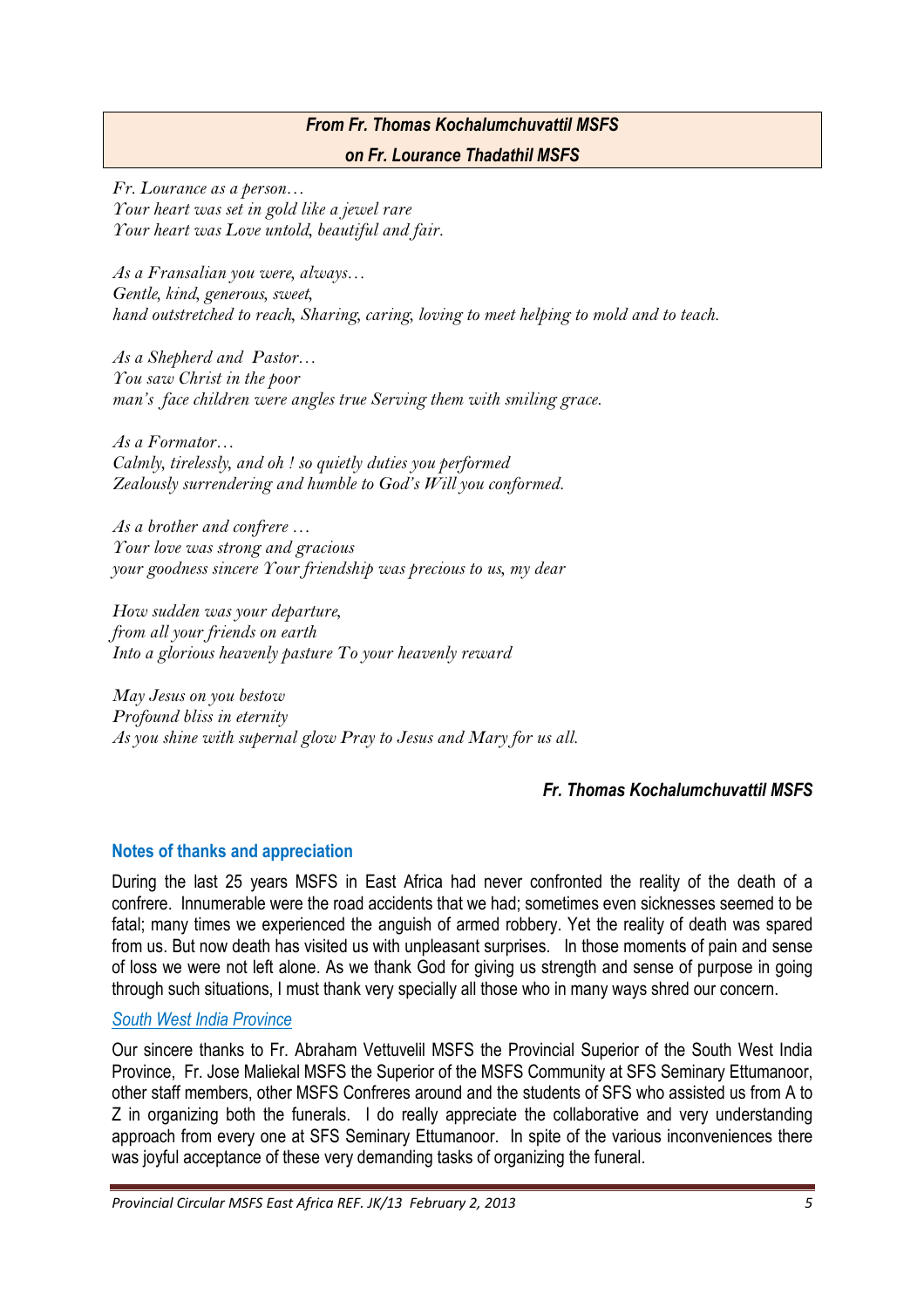#### *Local Ordinaries*

May I thank beginning with the His Lordship Most Rev. Salesius Mugambi Bishop of Catholic Diocese Meru, Kenya who was with us every moment sharing our agony and anxiety. It was on January 6, 2013 he came to Chera Parish to offer Mass in memory of Fr. James Nedungatt MSFS. That was the last Holy Mass in which Fr. Lourance took part. From the moment the death of Fr. Lourance was known, our dear Bishop was accompanying us in every step we took. On January 11, he also officiated the requiem mass at Ndagani for Fr. Lourance.

Also our sincere thanks to the Auxiliary Bishop of Pala Most Rev Jacob Murikan and The Archbishop of Changanassery Most Rev Joseph Perunthottam who officiated the funerals of Fr. James and Fr. Lourance respectively.

#### *Family People*

As we know the natural families of the deceased confreres have the great pain and sense of loss especially when the conferees die young and unexpected. We thank the family members of Fr. James and Fr. Lourance for their great understanding and very sincere collaboration in all the matters and in the plans of the Congregation in matters of funeral. Magnanimous was the courage and composure manifested by the dear and near ones. In the case of the family and relatives of Fr. Lourance it was a big challenge for them for various reasons. Yet the grace of God was so abundantly up on them that they accepted the painful reality and cooperated with the plan of God.

### *Our Confreres in Kenya*

With the sudden illness of Fr. James Nedungatt in the last week of November 2012 and later with the death of Fr. Lourance our dear confreres in Kenya have experienced ordeals that challenged them. But I must appreciate the manner in which our dear confreres Fr. Samy, Fr. Jacob, Fr. Jomet and Fr. Sunny handled the matter. Our seminarians at Ndagani, were also part of this. With united mind and serene heart our confreres did the best in their ability in order to respond to these kinds of unprecedented situations taking the right steps at the right time. I really thank them for the same.

### *Fr. Jose Eriyanickal and team in India*

It was for Fr. Jose Eriyanickal and other confers around a series of crisis management. His works involved lot of coordination, communication and organization and planning. Yet without getting tired and confused he along with Fr. Jose Parapillil, Fr. Sebastian Palakudy and other confreres did everything so well. Everything gives me more and more conviction that when the need comes *the Lord provides* and he would guide every step of ours.

#### *Other priests, religious and all our friends*

Our confreres in Kenya and India were really supported and strengthened by many priests and sisters and friends in Kenya and in India. I was really touched by the sentiments of those who were associated with our departed confreres. They felt the loss of one of them. I must also acknowledge the support given to us by the civil and political leaders, the officers, the hospital staff etc. May God bless your generosity.

#### *You My beloved Confreres*

These two events of death have touched every one of us. With the death of Fr. Lourance it was probably the most challenging situation that we have faced in our mission in East Africa. But in resolving this critical situation we were together. We all shared the great task of navigating our family vessel through very turbulent seas. *Thank You* for this togetherness. Our short meeting of all the confreres at Ndagani on January 11 after the mass, gave me really more confidence and better direction. Let us continue to be united in our very life and mission.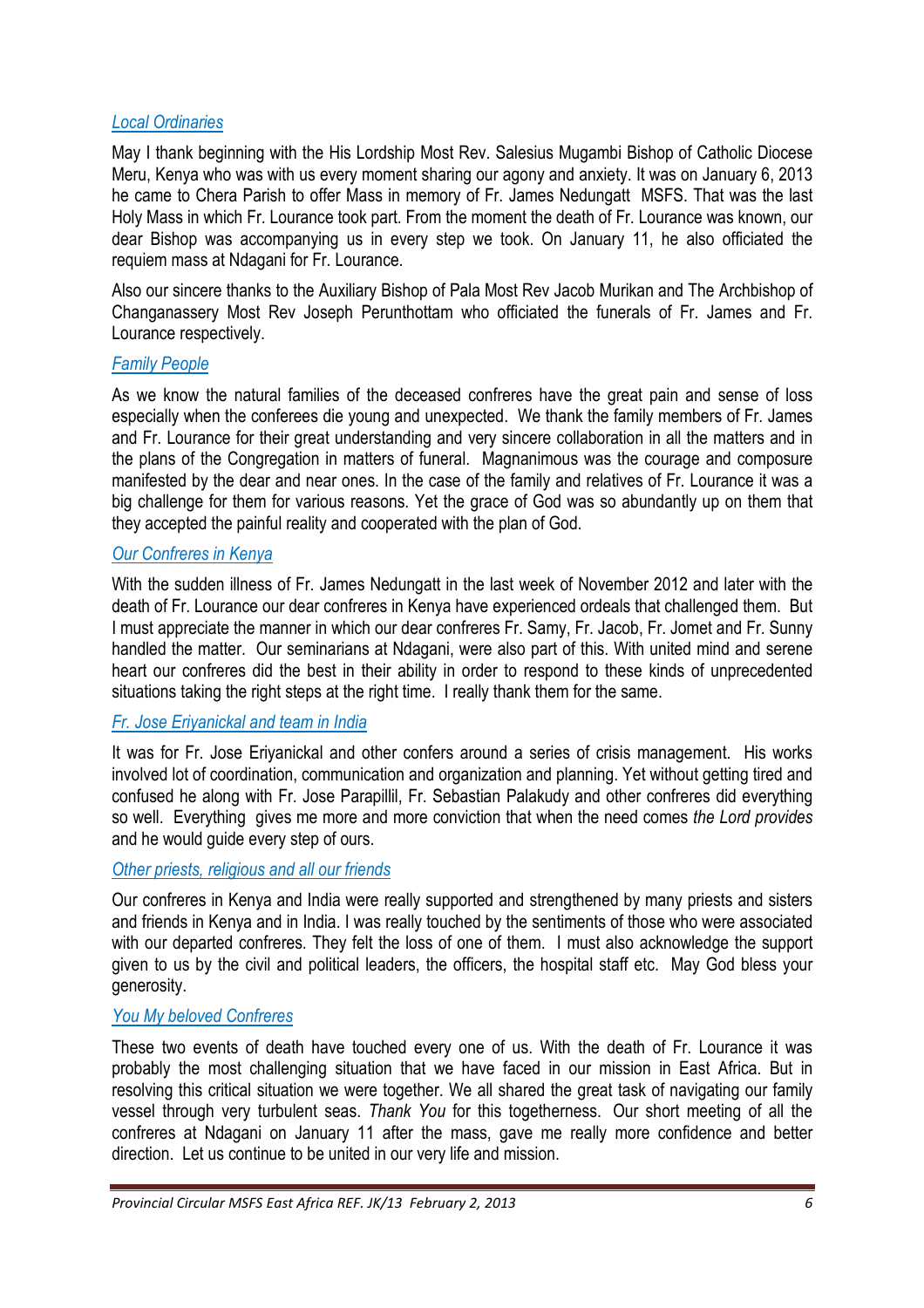# **Fr. Devasia Kuzhupil MSFS RIP**

On January 12, 2013 Fr. Devasia Kuzhupil was called to eternal glory. As he was one of the pioneers in East Africa we have the special reason to thank God for this great missionary and visionary leader. He was buried at Charisbhavan, Athirampuzha in the presence of large number of faithful including over 200 priests. As an expression of solidarity from our part in this jubilee year Fr. Sebastian Kuzhupil could spend some quality time with Fr. Devasia Kuzhupil during his last days.

Father Devasia Kuzhuppil is acclaimed for his administrative dynamism and was instrumental in the growth of the Congregation / MSFS mission establishing the identity of the congregation. He was a visionary and dreamt of the growth of the MSFS in India and abroad and spearheaded several initiatives and undertook many pioneering missionary enterprises.

We thank this great missionary and pray that we may be able to imbibe his missionary zeal and courage. May the souls of the faithful departed through the mercy of God rest in peace.

#### **Mission exploration visit to Zambia**

From November 28 to December 7, 2012 together with Fr. Vincent Lourduswamy MSFS we had study visit to some of the dioceses in Zambia. The schedule was organized by Fr. George Chalissery SDB the provincial superior in Zambia. The visit was very informative and enriching. Please read below excerpts from the report by Fr. Vincent after our visit.

# **A TRIP TO ZAMBIA** (A short report)

Zambia is one of the central African countries with a population of about 14 million people. It is combined by 10 civil provinces and 11 dioceses. Lusaka is the Capital town. The main towns are very far from each other. During this preliminary visit, with the help of Fr. Johnson Kallidukil msfs, the provincial of East Africa, we were able to visit about 4 bishops of Lusaka, Livingstone, Kasama and Kabwe, within these 8 to 10 days.

All the bishops are very warm, enthusiastic and welcoming. They need the assistance of religious congregations for the growth of the church, in various ministries, like Pastoral, Education and social apostolates. They are willing to entrust to us these ministries. The majority of the people are Catholics, besides hundreds of Protestants and sectarian groups, growing like mushrooms. There are various congregations working in different parts of dioceses. We have a few Indian religious working in some part of the country. It is quite heartening and encouraging to witness many young religious from India working in this part of the world very courageously and actively.

KWATCHA is the Zambian currency which will have its denomination value changed from 2013. At present one US dollar is equal to about 5000 Kwatcha. Well then you can guess its value in Rupees!!!

Victoria Falls, the second largest Waterfall in the world is flowing on the borders of Zambia-Zimbabwe. It will be a sight to watch in Feb-March, so they say. There are a few small National parks too.

Can you believe this? We were very pleasantly surprised to visit a MOTHER CHURCH OF LUSAKA CHURCHES in the diocese of Lusaka, which is in down- town of Lusaka and named after our dear Patron St. Francis De Sales. This was built in 1924. So Blessed is our Patron and so are we. Is he not ahead of us to welcome us!!!

English is the language widely spoken and understood mostly in the townships and generally in other parts too. However each province or diocese has its own language with roman script spoken and used in liturgical services.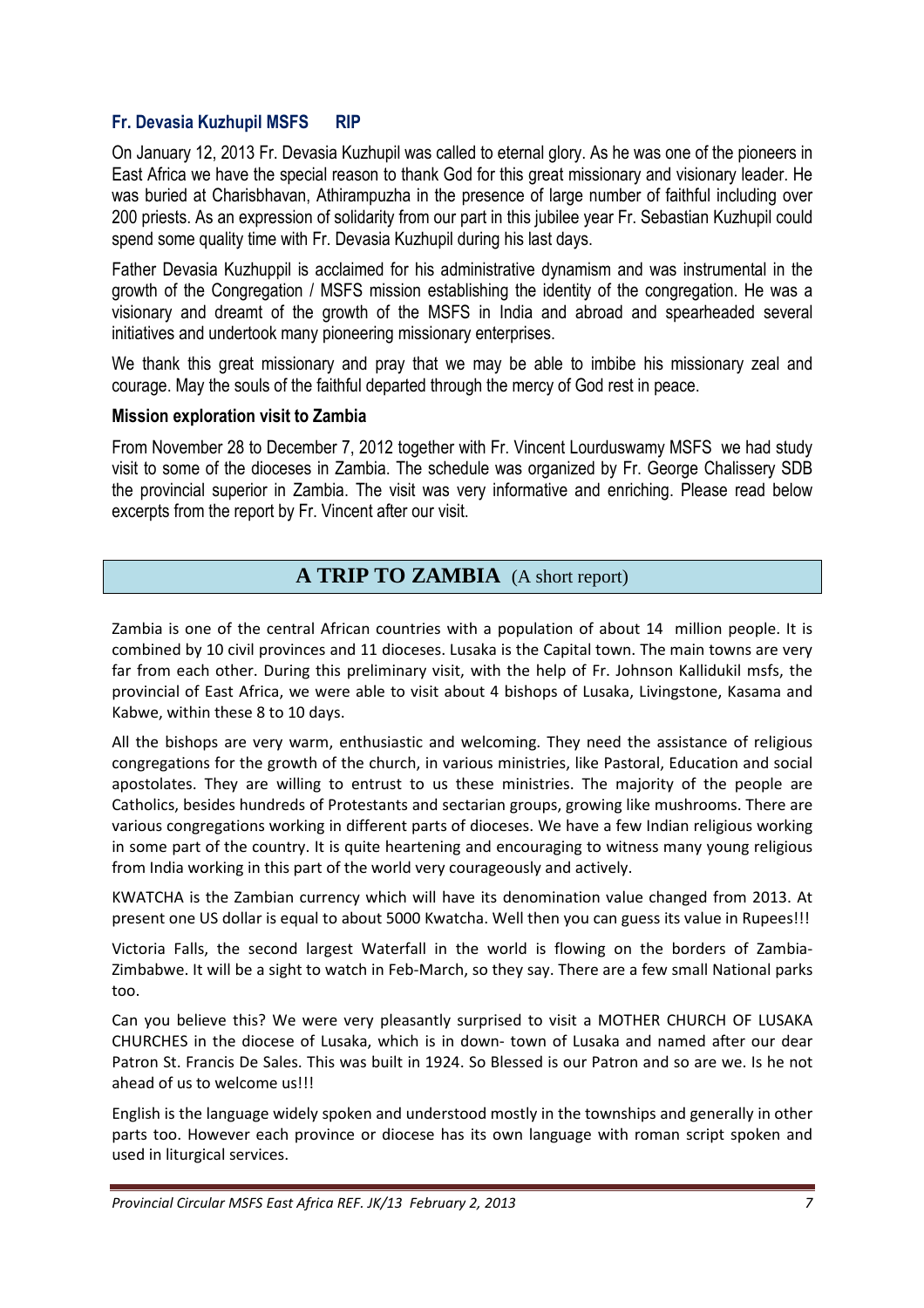It is a developing country, in fact like in India, towns are filled with Mall-culture, mobile in everyone's hand, with well built roads between the towns, with no toll fees!!! Things are, like in other African Countries, are bit expensive. Most of the things are imported. The presence of our neighbours, Chinese, is easily felt everywhere. There are good number of Indians too, running business and working in various offices and companies. Copper- Mining is a big industry, for there is a province named as 'COPPER-BELT'. Like in India Agriculture is the main occupation of the people.

Every one speaks of this country being very peaceful, people being very responsible, respectful and supportive. Parishes are being trained to be self-supportive. People, though poor, are very religious and generous to the church. People are longing for residential priests in their centres. We could read in their eyes a sincere love for having priests in their churches. Most of the parishes have got huge number of Catholics. The bishops are very willing to divide the parishes if we are willing to take up.

Here is a chance to expand our congregation, during this 175 years of Jubilee celebration, into yet another African country, and further fulfill the Founder's foundational longing of venturing into Africa already in his time. Shall we and should we not? Why not?

Let us desire and discern, as Missionaries of St. Francis De sales, to venture into the unknown mission land following the footsteps of our pioneer missionaries to India. With the media today which makes the world a tiny village in the computer, we are much informed of any part of the world, unlike our courageous missionaries, who did not know where they were going or landing, what type of people or culture or language or who and what they were going to encounter, without any preparation!!!. Let us just imagine and ponder over those times and missionaries.

Our sincere thanks to our Big nephews, the Salesians of Don Bosco, very specially to Fr. George Chalissery SDB the provincial of Zambia, for their hospitality in accommodating us in their house and for getting the appointments with the bishops and taking us around to all these far long places by their vehicles. In the name of the Congregation and the province I offer our sincere gratitude and prayerful wishes to all in their community.

Our gratitude to all the Bishops of various dioceses for welcoming us and being very enthusiastic about receiving us to work in their missions.

To our own dynamic confrere Fr. Johnson Kallidukil, Millions of thanks to him, for all his efforts in getting us connected to Zambia, making arrangement with the help of the Salesians of Don Bosco, accompanying me all through the journeys and giving valuable suggestions. He had to leave behind his work in the province for the sake of the growth of the Congregation and our Province. May God bless you our dear beloved confrere.

Now my dear confreres, it is our chance to respond to the invitation of Jesus through these bishops and people of Zambia, 'THE HARVEST IS PLENTY BUT THE LABOURERS ARE FEW. THEREFORE PRAY TO THE LORD OF THE HARVEST TO SEND MANY MORE LABOURERS' and to the clarion call of our beloved founder ' I WANT MISSION' in Africa.

# *Fr. Vincent Lourduswamy MSFS Provincial Pune Province*

### **On Mass Intentions**

I would like to remind you about the new policy in our province regarding the celebration of the Holy Masses for the intentions of Province. On January 1, 2013 I had sent to you two documents concerning the worthy and faithful celebration of Holy Eucharist as well as regarding the honoring of mass intentions. I request you to send to the required information without delay. My sincere thanks to you for your understanding and care.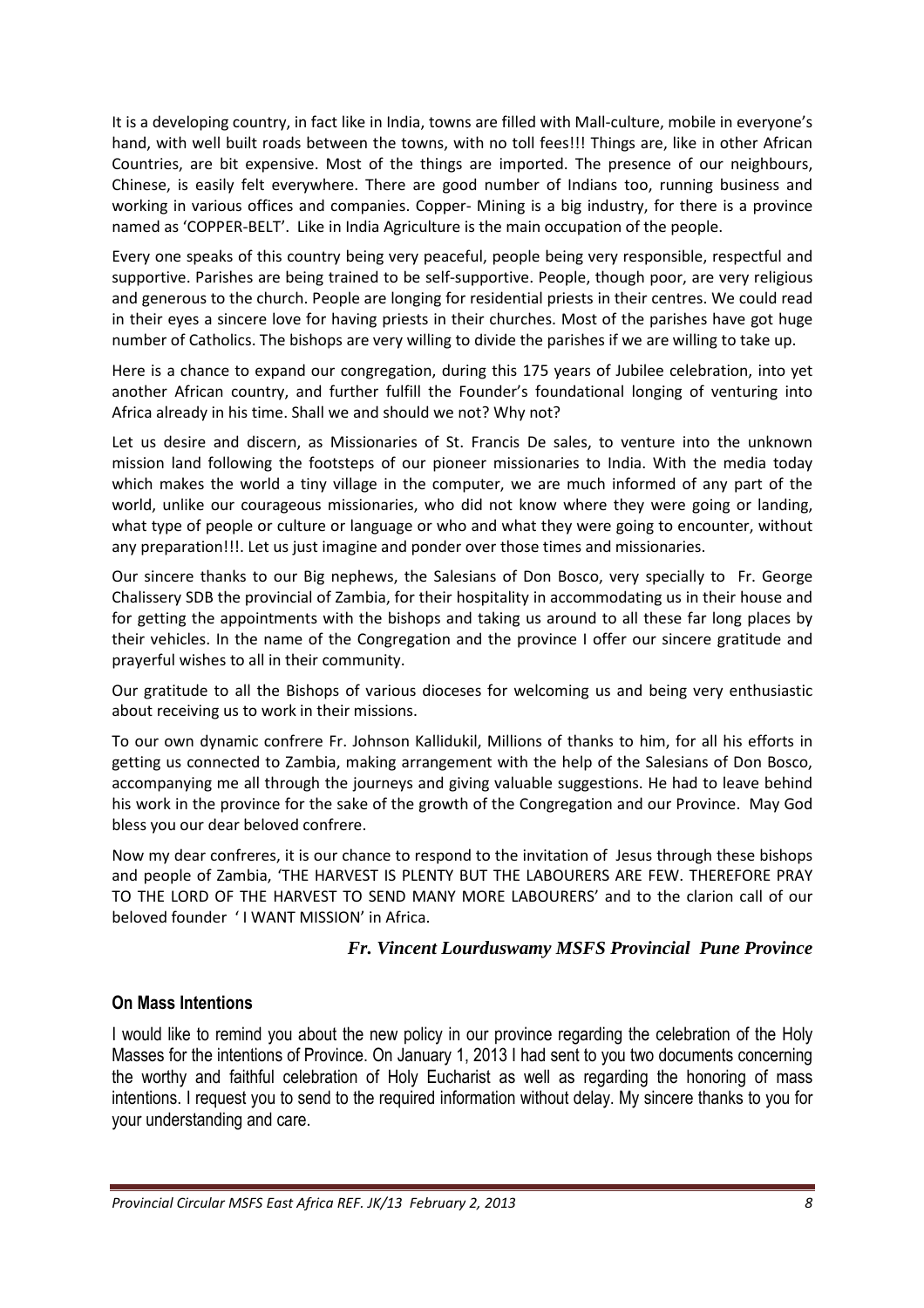# **Official email IDs for all official communications**

As it was already communicated you that at the instruction of the General administration, every province has taken the steps to have a set of email IDs for all those who hold offices in the Province administration and other units. For all official matters, the confreres are requested to contact the respective person only through the official IDs. And those hold the offices shall also use the official IDs for all the official communications. Personal IDs are used for solely personal communications. Although these new IDs were to become fully operational from January 2013 you may continue to use the personal IDs till the end of March. After that msfsmoro@gmail.com will no more be used. I look forward to your collaboration.

The purpose is to preserve the communication that has taken place between the particular office and the confreres of the province concerning the respective forum and its works. The General administration as well as other provinces also have created similar common email IDs for all the official communication. Please find final list of these common IDs and the instruction from the Superior General in this regard in the documents I had already sent in January.

| Name of the                                    | Official email id                    | Name of                  | <b>Personal Email id</b>    |
|------------------------------------------------|--------------------------------------|--------------------------|-----------------------------|
| <b>Office</b>                                  |                                      | persons                  |                             |
| Provincial East<br>Africa                      | provincialeastafricamsfs@gmail.com   | Kallidukil Johnson       | johnsonmsfs@gmail.com       |
| Provincial<br>Secretary, East Africa           |                                      |                          |                             |
| Provincial<br>Bursar, East Africa              | provincialbursareastafrica@gmail.com | Kallarackal<br>Sheejan   | sheejanmsfs@gmail.com       |
| Councillor in-charge<br>Mission, East Africa   | pcicmissioneastafrica@gmail.com      | Thekkekara Jacob         | thekkekara.jacob@yahoo.com  |
| Councillor in-charge<br>Formation,             | pcicformationeastafrica@gmail.com    | Kochuparampil<br>Pius    | frpiusmsfs@gmail.com        |
| Councillor in-charge<br>Education, East Africa | pciceducationeastafrica@gmail.com    | Prakshbhavan<br>Santhosh | paulprakashbhavan@gmail.com |
| Councillor in-charge<br>of Social M.           | pcicsocialeastafrica@gmail.com       | Mattathil Sunny          | mattathilsunny@yahoo.com    |

The new IDs for Provincial Administration East Africa Province **(excerpts from Sup. Gen Ltr)** 

# **Prayers requested: Sick and suffering:**

- **Fr. James Manjackal MSFS** who is undergoing treatment in Austria due to the paralysis of the muscles.
- **Sr. Jessina FCC (Iduki Province)** from Ifakara Mission in Tanzania is undergoing treatment in India due to kidney failure. She was expected to be among the initial team in Bukene.

### **Prayers requested: Gone to eternal life:**

- o **Mr. Sylvester Onyango Okech**, 67 the father of Bro. Paul Onyango, (second year Philosophy at LCI) died at the end of November , 2012 in Kenya.
- **Fr. Anthony Fernandes MSFS** of Pune Province passed away on December 3, 2012 at Bastora, Goa. He was 94 years old.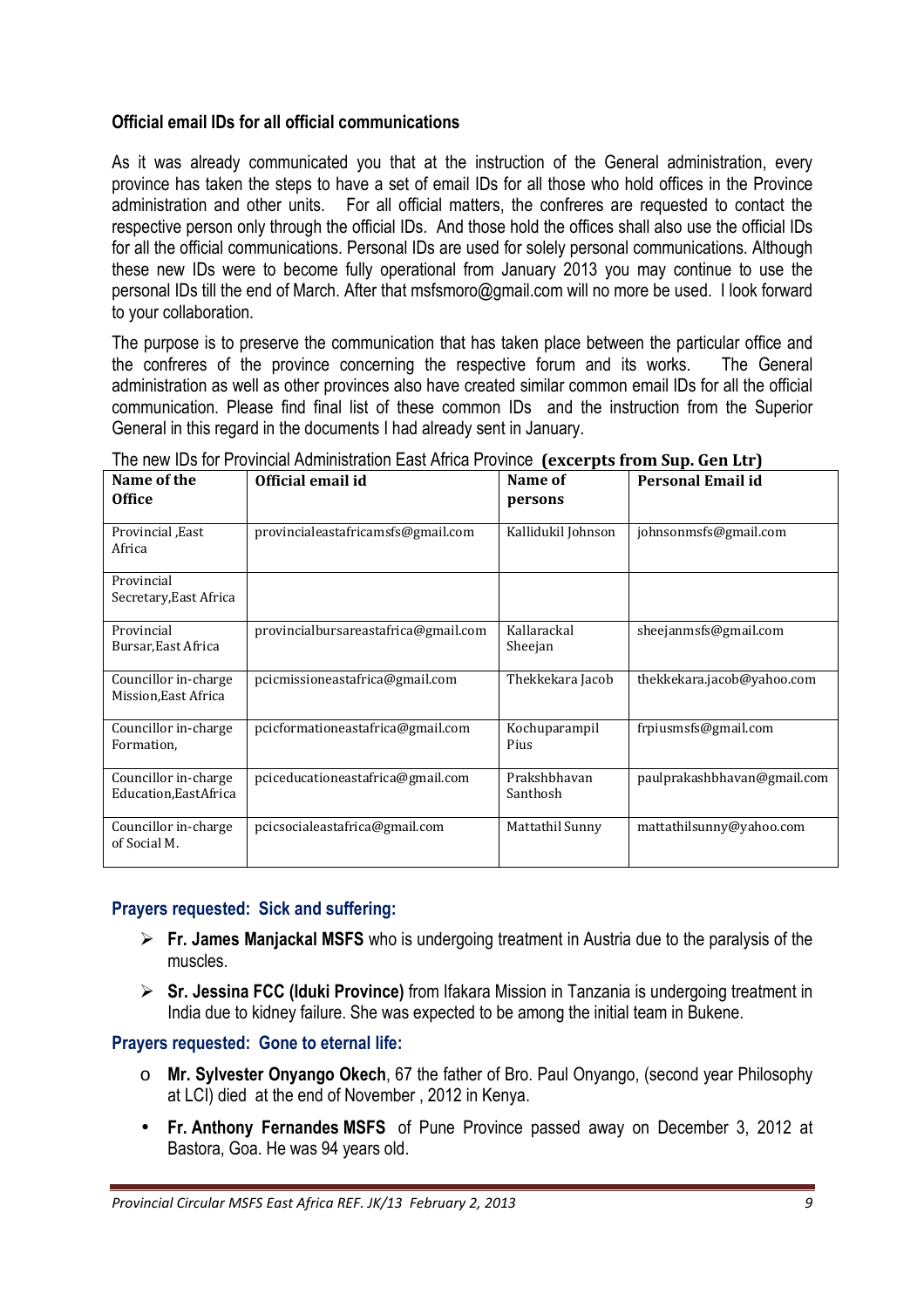- **Fr. James Nedungatt MSFS** of East Africa Province died on December 18, 2012 in Kerala at the age of 56.
- **Fr. Lourance Thadathil MSFS** East Africa Province died on January 7, 2013 in Kenya at the age of 34.
- **Fr. Devasia Kuzhupil MSFS** of South West India Province died on January 12, 2013 in Kerala at the age of 89.
- **Fr. François COFFY MSFS** of Franco-Swiss Province died on January 27, 2013 at Thonon hospital at the age of 92.

*May the souls of faithful departed through the mercy God REST IN PEACE!* 

May I request all those who have not received the earlier information sent, and not fulfilled the suffrages, to fulfill the suffrages prescribed. (Const. No 118; General Directory No. 98)

# **Fr. Joseph Kunnappilly MSFS**

As it was informed earlier, he is still under treatment and rest. In the recent past he was admitted twice in the hospital due to various complications. As it stands now he is not in a position to come to Africa for the time being. At present he is at home. We wish Fr. Joseph a speedy recovery.

# **Mission Sangamam 2013: at SFS Seminary Ettumanoor**

*On Jan 16 after the funeral of Fr. Devasia Kuzhupil I had the privilege of attending the Mission Sangamam (mega mission gathering) in honour of the late Fr. George Vayalil MSFS a great missionary who launched the great missionary movement form Kerala. The name Vayalilachan* is well known to most of our confreres in the Province. Twenty five years ago he left for his eternal reward. Most of our senior members fondly cherish their memories of Fr. Vayalil. The *Sangamam* was organized by SW province in order to highlight the person of Fr Vayalil and his daring missionary steps. The function was held at SFS Seminary, Ettumanoor from January 16-17, 2013. Congratulations to the organizers of this mega event, consisting of various sharing, panel discussions and Holy Mass.

### **The New volume of** *The Love of God* **– a special gift on Salesian spirituality**

The classical spiritual masterpiece *The love of God*, has been published in a single volume by SFS Publications, Bangalore. The scholarly efforts by our veteran missionaries- Fr. Anthony Mookenthottam and Armind Nazareth are remarkable. Congratulations! We also congratulate the SFS publications for their relentless effort in the promotion of Salesian Literature. I encourage you to procure the copies and to make them available to those seek to deepen their knowledge of Salesian Spirituality.

### **Administrator of the Province of Brazil**

The Provincial of Brazil Province, Fr Gilberto Bugnon, due to illness had to come to Switzerland to undergo a prolonged treatment the duration of which is not certain. In consultation with all concerned and with the consent of the General Council, the Superior General has appointed Fr Tomson Aerathedathu as the Administrator of the Province of Brazil till the appointment is revoked. His advisors are Fr Ladir Joao Brodini, Fr Joao Inacio Rodrigues and Fr Bruno Rodrigues .The appointment has come into effect from 12th December 2012. We wish Fr. Tomson all the best.

### **New Collaborators in Bukene Mission**

After having made strenuous efforts for more than a year, to get women religious as collaborators at MSFS Mission in Bukene, Fransiscan Clarist Sisters from Nirmalarani Iduki Province have arrived in Bukene. At present there are two sisters and one more is expected to join the team. They would be rendering their service in the education and pastoral apostolate. We wish **Sr. Stella Rose FCC** and **Sr. Smitha Jose FCC** for their daring to be missionaries in this remote part of the world. We also thank His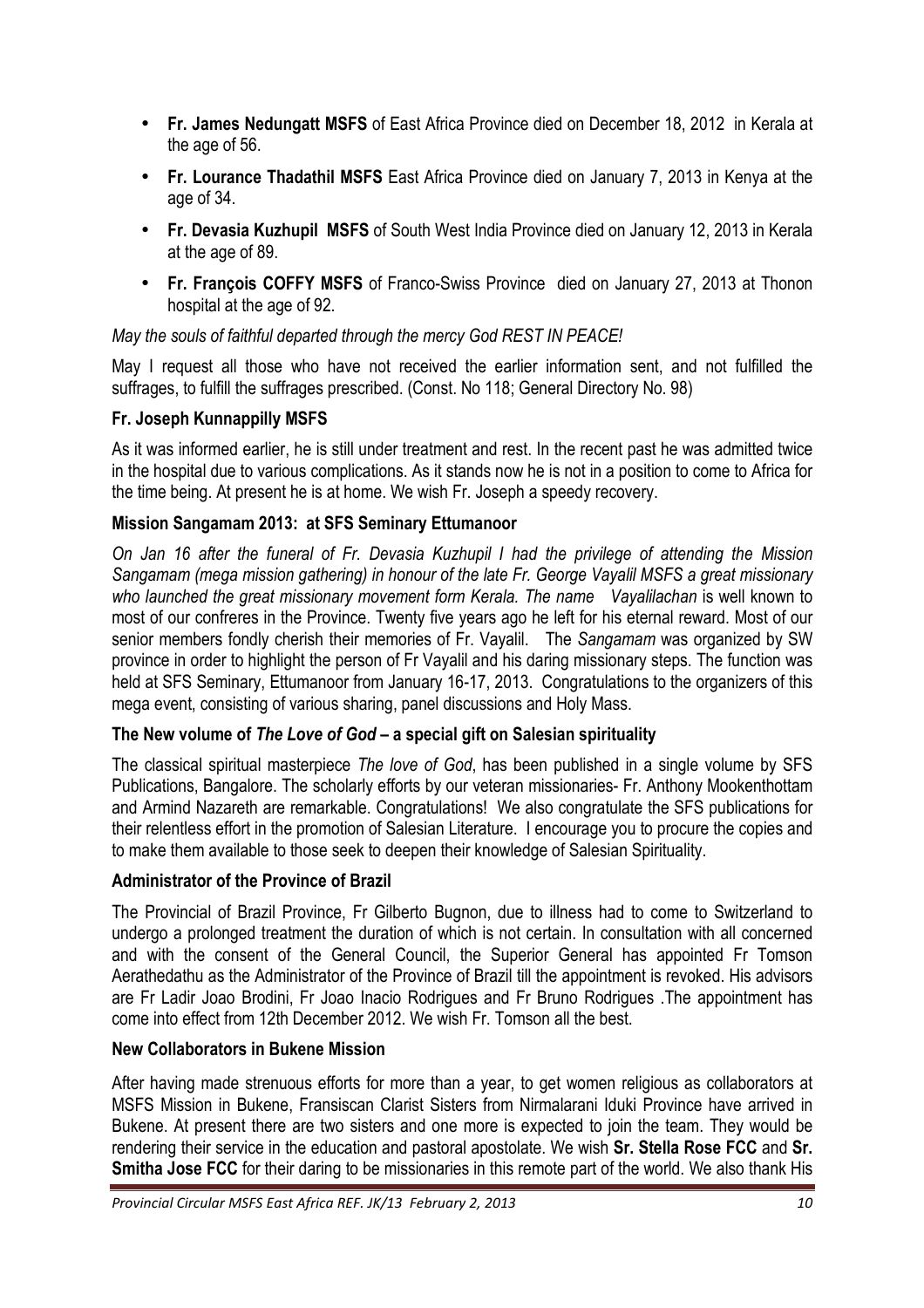Grace the Archbishop Paul Ruzoka for giving the necessary consent for the sisters to work in Bukene. As Fransalians we also thank Rev. Sr. Suguna FCC the Provincial Superior for facilitating the presence of the sisters in Bukene Mission. May their works bear fruit for the glory of God and for the benefit of His people.

# **Ndagani Seminary: New beginning**

With the death of Fr. James Nedungatt and Fr. Lourance Thadathil we were really confronted with a situation where we had to make a firm decision on the future of the Aspirancy House at Ndagani. Although it was in mind in the beginning to shift the formation to Fransalianum, Novitiate Tanzania, later for various reasons we thought it would be wise and feasible to continue with the formation at Ndagani. I sincerely thank our confreres Fr. Simon Raja, Fr. Stephen Ubadesi and Fr. Francis Kallikat who volunteered stay back for a few days to assist Fr. Samy in Chera and to settle the matters concerning formation.

# **Temporary Appointments**

- **Fr. Stephen Ubadesi as in-charge of Aspirants at Ndagani**
- **FR.** Soosai David as assistant to Fr. Samy in Chera Mission
- -Fr. Devadoss Francis as assistant to Fr. Sebastian in the Novitiate community.
- - Fr. Joby Maruthomalayil to work at Katani as Fr. Sunny Vettickal is away for the General Chapter.
- **Bro. Kenneth Maina as staff to Ndagani Formation House.**

I sincerely thank these confreres as well as the confreres of the community of their origin for their willingness to take up these new tasks and to spare the confreres for the same. Dear Confreres you have done great. May God bless your generosity.

# **MSFS Mission at Isaka**

After much deliberations over the past years and with due reflections and prayers, the provincial administration has decided not to renew the contract with the Diocese of Kahama, Tanzania with regard to our pastoral work in Isaka Parish. The three year contract would end on April 30, 2013. To this effect I had communicated our decision to the Local Ordinary Most Rev. Ludovic Minde. However the MSFS Community at Mwakata would continue to exist and look after the apostolate of education in our three institutions. Please pray that this handing over process would take place in the best way in accordance with the holy will of God.

### **Editors, News-coordinators**

**Fr. Devadoss Francis** is appointed as the Chief Editor of Baraka News Letter

- **Fr. Johnson Pathivil** is appointed as one of the Associate Editors of Baraka News Letter.
- **Fr. Susai David** is appointed as the news coordinator from East Africa for Fransalian International

I thank them very sincerely for accepting these additional tasks. May God bless your generosity.

# **Salesan 20 Years of SERVICE**

On January 27, 2013 Salesan e.V celebrated 20 graceful and glorious years of its existence. Ever since it was founded, the organization of Salesan has committed itself for the service in Africa as well as in India. Connecting continents and cultures, Salesan has made very remarkable contributions to our mission in East Africa. On behalf of all the Fransalians and all the beneficiaries of Salesan's work in East Africa I congratulate and thank **Mr. Werner Mueller** and the team. May God bless you much more to be blessings for others. Long live Salesan!